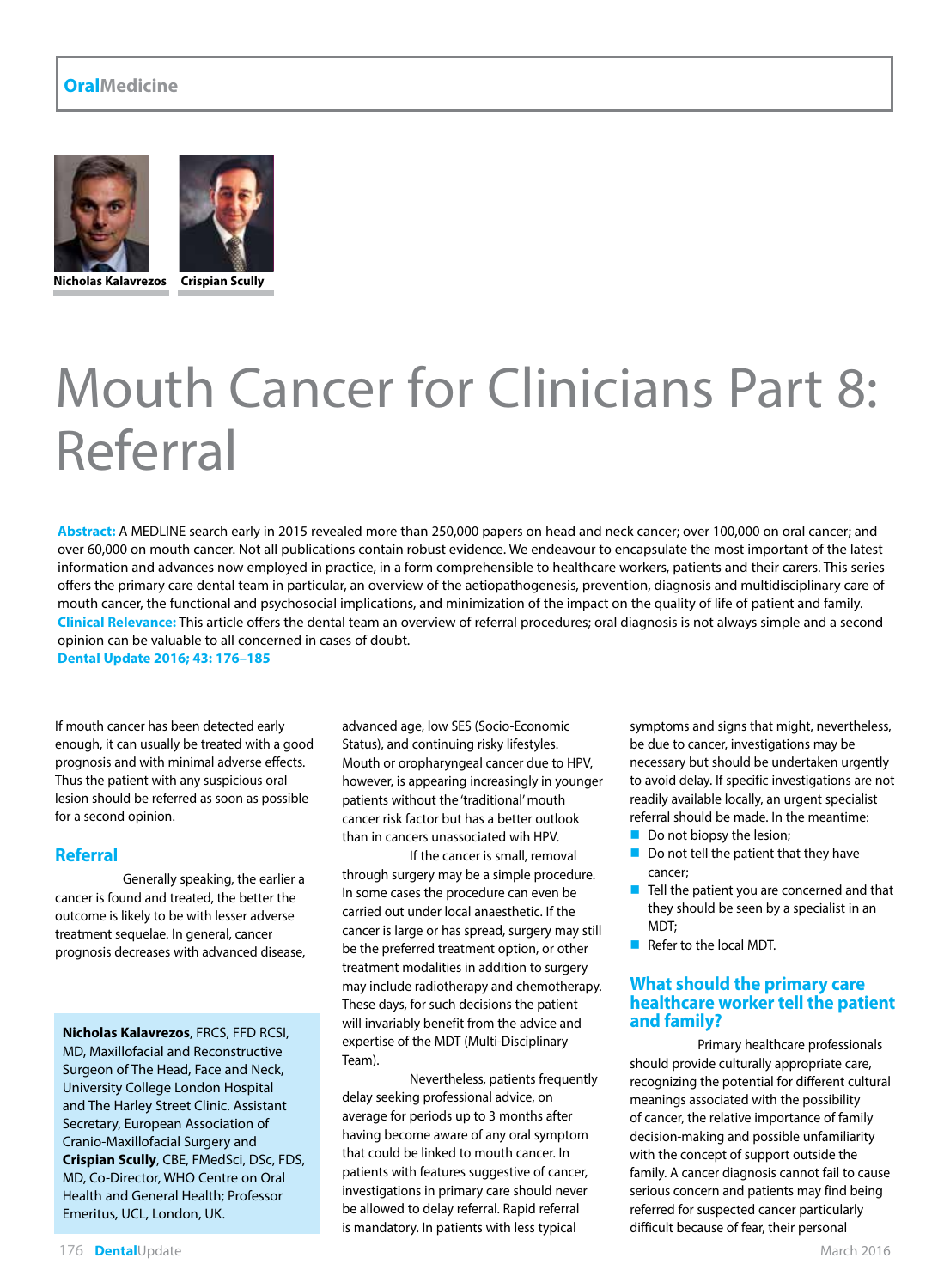circumstances, such as age, family or work responsibilities, isolation, or other health or social issues. The information given to patients, family and/or carers as considered appropriate by the primary healthcare professional should carefully cover, *sensitively*, among other issues:

- Why patients are being referred;
- Where patients are being referred to;
- $\blacksquare$  How long they will likely have to wait for the appointment;
- Who they will be seen by;
- What to expect from the service the patient will be attending;
- What types of tests may be carried out, and what will happen during diagnostic procedures;
- How long it may take to get a diagnosis or test results;



**Figure 1.** Torus mandibularis − benign.



Figure 2. Torus palatinus - benign.



**Figure 3**. Enlarged maxillary tuberosities.

- **Whether they can take someone with them** to the appointment;
- Other sources of support, including those for minority groups.

#### **When is referral warranted?**

**www.nhs.uk/chq/Pages/910. aspx?CategoryID=68**

Anyone can ask for a second opinion. A referral is advice from a second clinician − often a specialist. Often people



**Figure 4**. Hyperplasia in mandibular gingiva.



**Figure 5**. Tongue (post-mortem specimen), to show the vallate papillae and posterior third topographical anatomy which is difficult to visualize fully without endoscopy or examination under anaesthesia.



**Figure 6**. Obvious cervical lymph node enlargement, which is often malignancy or infection.

themselves request a second opinion when they want to try and ensure that they have the best decision for them, for example when any of the following apply:

- A diagnosis is serious, such as cancer, or in doubt;
- Surgery or a certain treatment has been recommended;
- $\blacksquare$  Treatment is not effective or there are complications;
- They do not understand what is being suggested;
- $\blacksquare$  They have communication or other difficulties with their clinician.

There is no legal right to a second opinion, but a healthcare professional will rarely refuse to refer for one. The British Medical Association (BMA) believes that, in most cases, it is best practice for patients to be referred for specialist treatment via their GP. This can be done on the NHS, or privately.

Clinical diagnosis of oral lesions can be very challenging but dental healthcare professionals are usually adept in diagnosing commonplace lumps, such as anatomical features (eg tongue papillae), or torus mandibularis or torus palatinus (Figures 1, 2).

Some other lumps, mostly with a normal surface mucosa, can be due to other benign conditions (Figures 3, 4).

However, lumps on the posterior tongue, for example, can be very difficult to diagnose (Figure 5).

Occasionally, the diagnosis is fairly obvious if there is a clear abnormality likely to represent malignancy, such as persistent cervical lymphadenopathy (Figure 6), or where the lesion has a very characteristic (pathognomonic) appearance (Figure 7).

The causes of other lumps, red lesions or ulcers may be less obvious and may be sinister (Articles 6, 7; Figures 8−12).

#### **What are the advantages and disadvantages of a second opinion?**

#### **Possible advantages**

- $\blacksquare$  If both clinicians are in agreement about the diagnosis and treatment, patients are likely to have increased confidence about their decision.
- $\blacksquare$  The patient may have more confidence with a different doctor.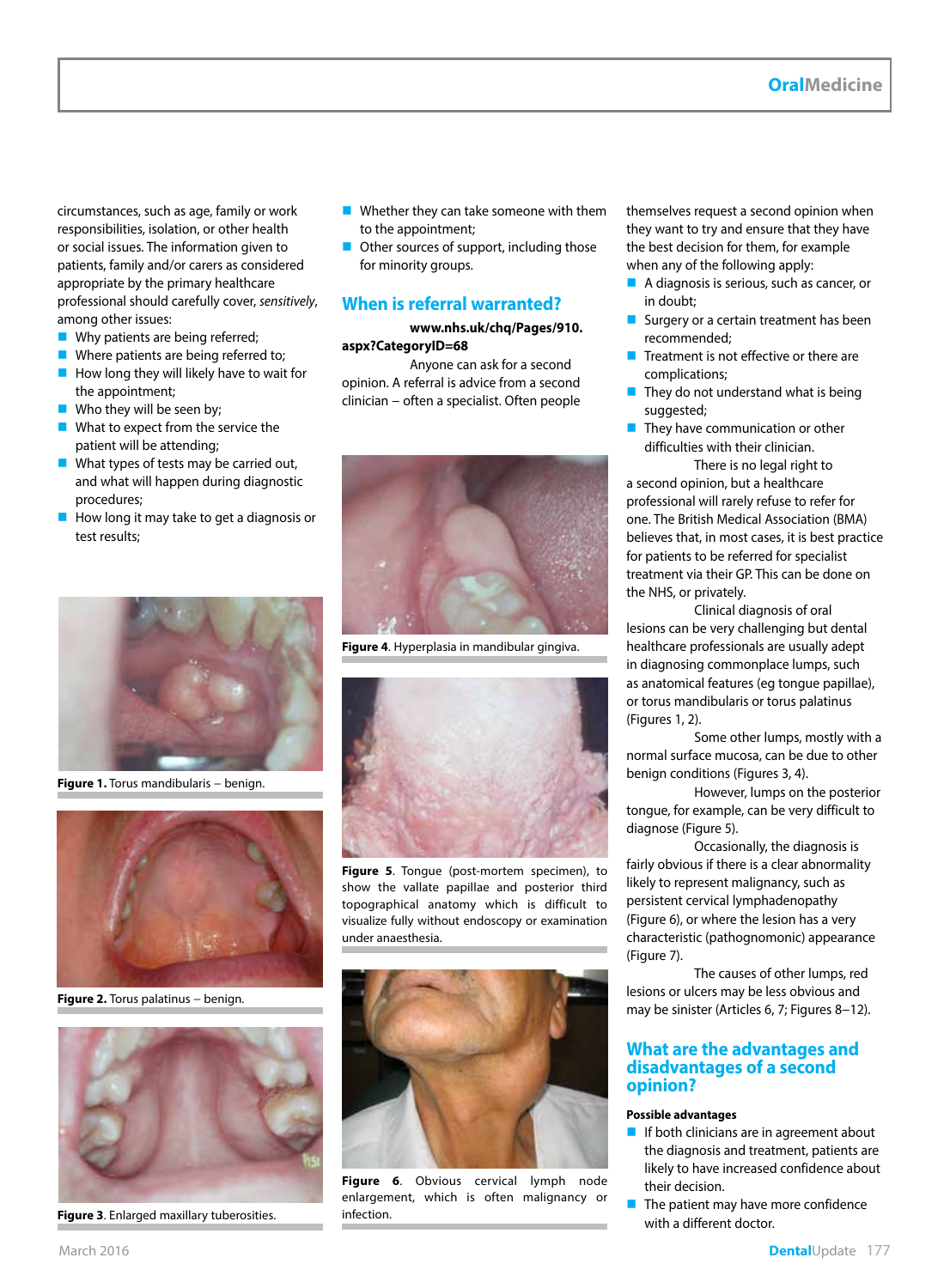$\blacksquare$  A treatment that has not been suggested before, or a newer treatment, may be offered.

#### **Possible disadvantages**

- Treatment may be delayed by waiting to see another clinician;
- **Patients sometimes are upset or** confused receiving the same, or different, information;
- Some patients find it difficult to decide on various options offered;
- If, after the second opinion, the patients decide that they want the second doctor, consultant or specialist to treat them, this will have to be formally arranged with them.

#### **How to obtain a second opinion?**

The primary care doctor or dentist may need to arrange the referral. The GP/GDP or the current consultant or specialist can refer to another consultant or specialist, either on the NHS or privately. Relatives and carers can also request a second opinion on the patient's behalf, but only with the express consent of the patient. When referred for a second opinion, any relevant medical information will be sent to the new doctor or specialist. If a referring clinician is concerned, they should phone a specialist or fax, e-mail or write for an urgent opinion, always adhering to Data Protection.

For private consultations, usually the health insurance plan must approve the referral. If patients go to the specialist on their own, without referral and prior approval, the health plan may not pay for the consultation. Insurance companies usually require a letter of referral from a GP. Some private insurance companies will accept GPs' referrals to consultants, while others have their own lists of preferred consultants. Patients with private medical or health insurance asking for specialist treatment should check their insurance policy to elicit if:

- $\blacksquare$  They need to contact the insurance company to tell them of the referral;
- $\blacksquare$  The policy covers the treatment needed;
- $\blacksquare$  The insurance company accepts consultant referrals from GPs or has its own list of consultants.

A GP or an NHS hospital doctor may help the patient to complete the form but is entitled to charge for this service. In the case of a claim for treatment under private



**Figure 7**. Polyangiitis with granulomatosis (formerly termed Wegener granulomatosis) pathognomonic appearance of 'strawberry gingivitis'.



**Figure 8**. Lymphoma.



**Figure 9**. Salivary gland neoplasm.

medical insurance, some parts of the claim form will need to be completed by the doctor who provides the treatment.

#### **What are the UK referral guidelines?**

The features of mouth or oropharyngeal cancer can be very similar to those of other less serious conditions, particularly PMDs (Article 6), so it can be difficult for GPs/GDPs to decide who may have a cancer and who may have something less serious, and therefore who or when to refer to a specialist. The index of suspicion



**Figure 10**. Kaposi sarcoma. (Courtesy of JV Bagan, Valencia.)



**Figure 11**. Lymphoma.



**Figure 12**. Metastasis with the appearance of periodontal disease.

is best kept high. It is important to remember that:

General issues such as oral malodour are much more likely to be something less serious than cancer. With such issues, it is perfectly correct that the clinician should ask the patient to wait to see if the problem resolves spontaneously, or responds to treatment such as antibiotics or antifungals since, if they referred everyone to a specialist immediately, the health system could not cope.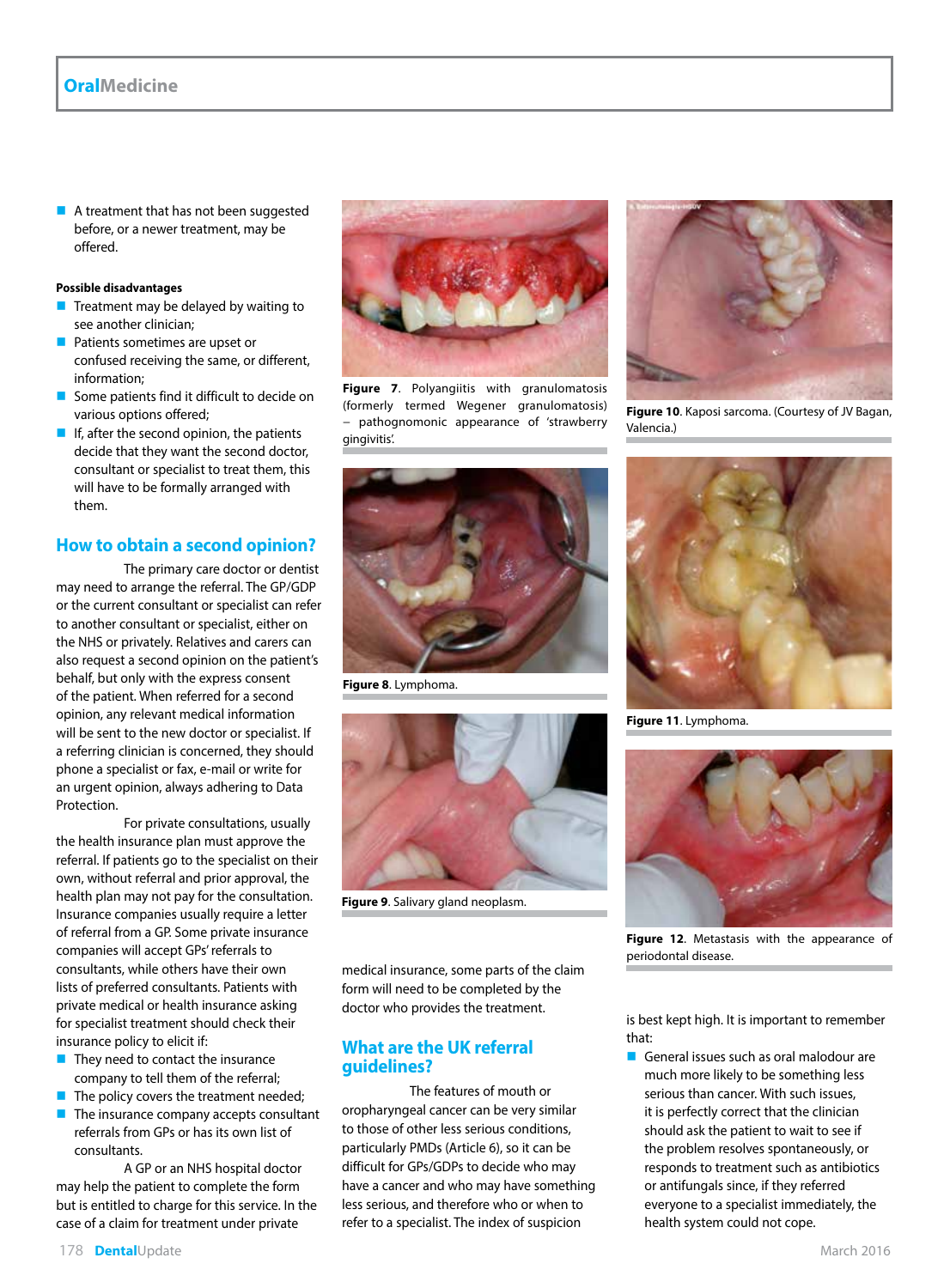- **Mouth and oropharyngeal cancers are** uncommon − there are about 6,500 cases diagnosed each year in the UK and there are few cases diagnosed in people under 45 years.
- $\blacksquare$  A number of risk factors affect the chances of developing a mouth or oropharyngeal cancer. Patients could be more at risk if they are a long-term smoker (especially if they drink alcohol as well), or if they chew tobacco (or betel quid, paan, gutkha) although, with HPV-related tumours, the risk groups are changing.

Nevertheless, the index of suspicion is best kept high. Cancer Research UK issues guidance (**publications. cancerresearchuk.org/downloads/product/ GP1.pdf**).

#### **What are the guidelines for**  *urgent* **referral?**

The UK National Institute for Health and Clinical Excellence (NICE) has produced guidelines to help clinicians decide which patients need to be seen urgently by a specialist. The NICE guidelines indicate a need for an *urgent* referral to a specialist for possible mouth and oropharyngeal cancer if there is:

- A sore area or ulcer that does not resolve in 3 weeks;
- **Mouth swelling that does not resolve after** 3 weeks;
- $\blacksquare$  Red and white patches in the mouth which are painful, swollen or bleeding;
- An unexplained sore or painful throat that has lasted longer than it should;
- An unexplained neck lump;
- **Unexplained pain on one side of the head** or neck for more than 4 weeks, with ear ache for no apparent reason;
- Any other signs or symptoms affecting the mouth that cannot be explained and have lasted for more than 6 weeks.

A clinician may also want to refer to a specialist urgently if there is a loose tooth for more than 3 weeks, for no apparent reason.

#### **What are the current NICE guidelines covering mouth cancer?**

Current NICE guidelines (2005; under revision 2015) are that a patient with symptoms of head, neck or thyroid cancer should be referred to a specialist or to a neck lump clinic (Figure 13). According to these

NICE guidelines, the patient should ideally get an appointment within 2 weeks if cancer is suspected.

The NICE guidelines are found at:

**www.nice.org.uk/guidance/ cg27/chapter/1-guidance#head-andneck-cancer-including-thyroid-cancer** (accessed 1 January 2015) and are verbatim here, stating:

#### **'1.11 Head and neck cancer including thyroid cancer**

#### **General recommendations**

1.11.1 A patient who presents with symptoms suggestive of head and neck or thyroid cancer should be referred to an appropriate specialist or the neck lump clinic, depending on local arrangements. 1.11.2 Any patient with persistent symptoms or signs related to the oral cavity in whom a definitive diagnosis of a benign lesion cannot be made should be referred or followed up until the symptoms and signs disappear. If the symptoms and signs have not disappeared after 6 weeks, an urgent referral should be made. 1.11.3 Primary healthcare professionals should advise all patients, including those with dentures, to have regular dental checkups.

#### **Specific recommendations**

1.11.4 In a patient who presents with unexplained red and white patches (including suspected lichen planus) of the oral mucosa that are:

- painful, or
- swollen, or
- **bleeding**
- an urgent referral should be made.

A non-urgent referral should be made in the absence of these features. If oral lichen planus is confirmed, the patient should be monitored for oral cancer as part of routine dental examination.

1.11.5 In patients with unexplained ulceration of the oral mucosa or mass persisting for more than 3 weeks, an urgent referral should be made.

1.11.6 In adult patients with unexplained tooth mobility persisting for more than 3 weeks, an urgent referral to a dentist should be made.

1.11.7 In any patient with hoarseness

persisting for more than 3 weeks, particularly smokers aged 50 years and older and heavy drinkers, an urgent referral for a chest X-ray should be made. Patients with positive findings should be referred urgently to a team specialising in the management of lung cancer. Patients with a negative finding should be urgently referred to a team specialising in head and neck cancer. 1.11.8 In patients with an unexplained lump in the neck which has recently appeared or a lump which has not been diagnosed before that has changed over a period of 3 to 6 weeks, an urgent referral should be made. 1.11.9 In patients with an unexplained persistent swelling in the parotid or submandibular gland, an urgent referral should be made.

1.11.10 In patients with unexplained persistent sore or painful throat, an urgent referral should be made.

1.11.11 In patients with unilateral unexplained pain in the head and neck area for more than 4 weeks, associated with otalgia (ear ache) but with normal otoscopy, an urgent referral should be made.

#### **Investigations**

1.11.12 With the exception of persistent hoarseness (see recommendation 1.11.7), investigations for head and neck cancer in primary care are not recommended as they can delay referral.'

Referral should therefore be as soon as possible, and within 3 weeks. The UK national target for urgent referrals, however, is currently 2 weeks. The UK guidelines for treating cancer are no longer than 62 days from urgent referral to treatment, or 31 days from diagnosis to treatment. These have significantly expedited the time taken from referral to first outpatient appointment.

#### **What are neck lump clinics?**

Neck lump clinics are one-stop outpatient clinics providing all the tests needed to check for cancer in a neck lump, usually:

- **Ultrasound scan (US):**
- Fine needle aspiration (FNA) and/or needle (core) biopsy;
- **Nasoendoscopy.**

Neck lump clinics often give the results on the same day.

An *urgent* referral should be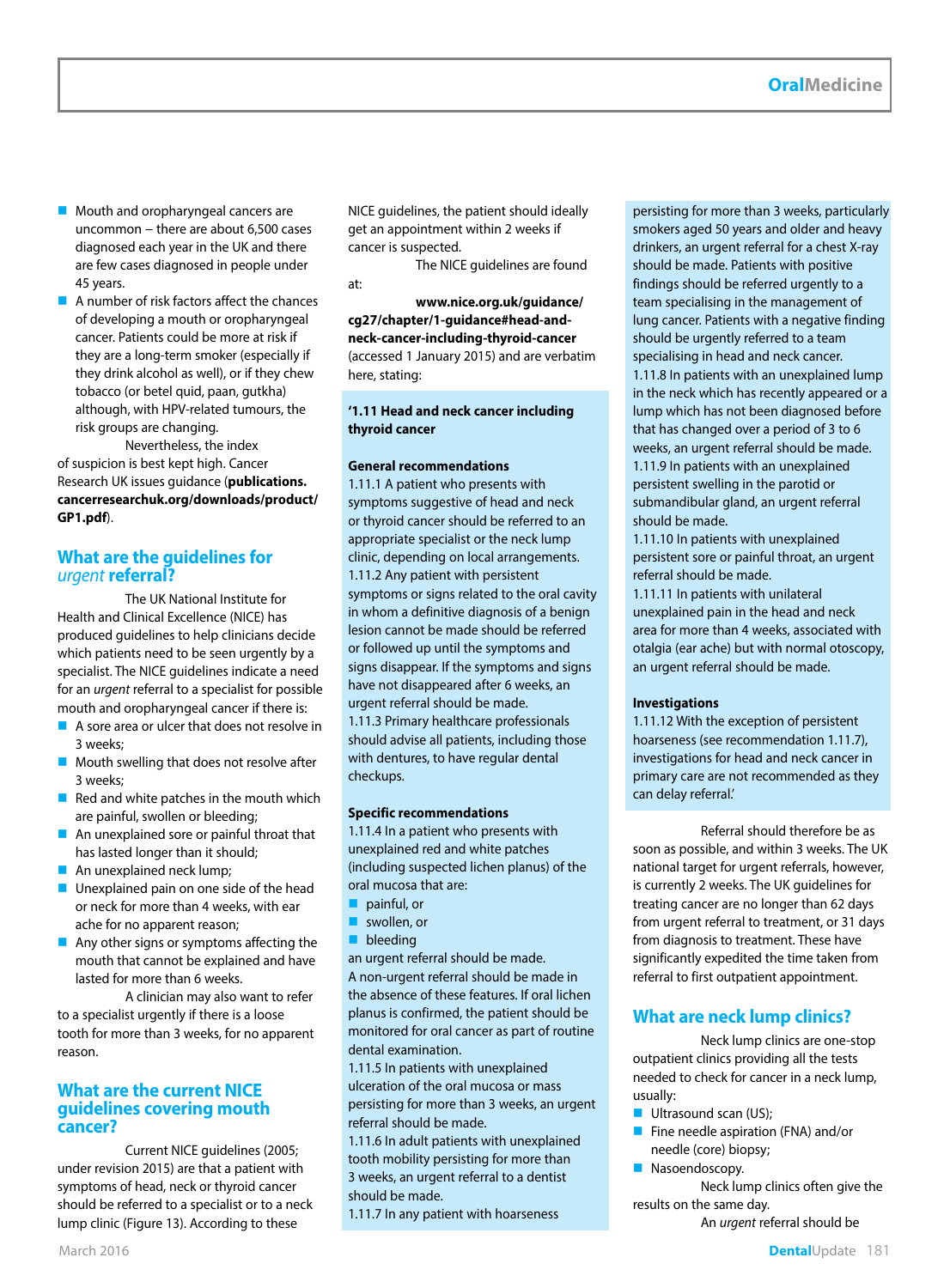

# **UNDERSTANDING**

**WE ARE** MACMILLAN.

**Figure 14.** Macmillan Cancer Support information.

**Figure 13.** NICE referral guidelines.

made in patients with:

- An unexplained lump in the neck which has recently appeared or a lump which has not been diagnosed before that has changed over a period of 3 to 6 weeks;
- An unexplained swelling in the salivary glands;
- An unexplained, persistent sore or painful throat;
- An unexplained pain in one side of the head and neck area for more than 4 weeks, and ear ache, but with normal results on ear examination;
- $\blacksquare$  Unexplained ulcers or a lump in the mouth lasting for more than 3 weeks; unexplained red and white patches inside the mouth that are:
	- -painful, or
	- -swollen, or
	- -bleeding.

(If these patches are not painful, swollen or bleeding, a non-urgent referral should be made.)

**Persistent undiagnosed symptoms in the** mouth lasting longer than 6 weeks. According to the NICE

guidelines, patients should ideally receive an appointment within 2 weeks if symptoms could be due to cancer.

#### **What to do if there is difficulty getting a referral for a second opinion**

When referring patients with suspected cancer to a specialist service, primary healthcare professionals should assess the patients' need for continuing support while waiting for their referral appointment. The Patient Advice and Liaison Service (PALS) in the local hospital may be able to help obtain referral.

#### **What should the secondary care doctor tell the patient about mouth cancer tests?**

Some questions for which the patient might want answers include how to obtain further information about the type of cancer suspected and, in relation to investigations:

- What tests are needed to establish the diagnosis firmly?;
- $\blacksquare$  How soon should the tests be done?;
- What are tests looking for?;
- Are any tests painful?;
- $\blacksquare$  Is an anaesthetic needed for any tests?;
- Do any tests have adverse effects?;
- $\blacksquare$  How long will the results take?;

Who will give them the test results?

#### **When is an** *urgent* **chest radiograph indicated?**

The NICE guidelines indicate the need for an urgent chest radiograph if the patient has had a hoarse, husky, or quieter than normal, voice for more than 3 weeks, particularly if they are:

- A smoker aged 50 or over;
- A regular heavy drinker.

#### **When is a** *non-urgent* **referral indicated?**

Red or white patches in the mouth that are not painful, swollen or bleeding and other lesions that are not suspected as being malignant, can perhaps wait for a non-urgent referral.

**www.nice.org.uk/guidance/ cg27/chapter/key-priorities-forimplementation**

#### **What information is available for patients and families?**

Good up-to-date information is available from numerous sources (Figure 14; Tables 1, 2).

#### **Further reading**

1. **www.nice.org.uk/guidance/NG12/chapter/1-**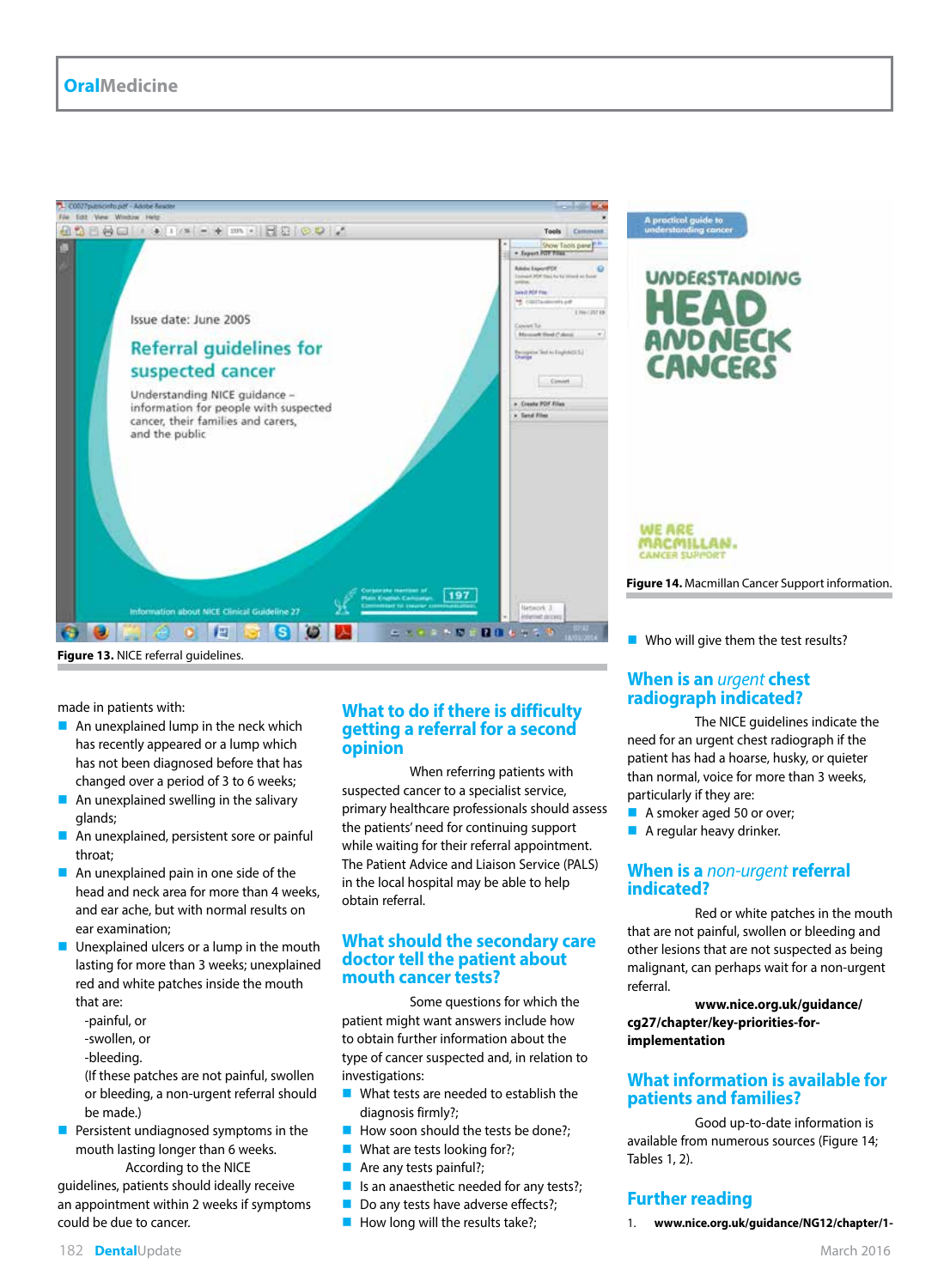| Resource                        | <b>URL</b>                                                          | Remit                                                                                                                                                                                                                                       |
|---------------------------------|---------------------------------------------------------------------|---------------------------------------------------------------------------------------------------------------------------------------------------------------------------------------------------------------------------------------------|
| Citizens Advice<br>Bureau (CAB) | www.citizensadvice.org.uk/                                          | Free, confidential, independent advice on a variety<br>of issues including financial, legal, housing and<br>employment                                                                                                                      |
| Citizens Advice<br>Scotland     | www.cas.org.uk                                                      | Similar                                                                                                                                                                                                                                     |
| Macmillan                       | www.macmillan.org.uk/Home.aspx?gclid=CMatqvni8<br>MICFelSwwodZngA3w | Patient and family support                                                                                                                                                                                                                  |
| <b>NHS Choices</b>              | www.nhs.uk/Pages/HomePage.aspx                                      | Advice on medical issues                                                                                                                                                                                                                    |
| <b>Patients</b><br>Association  | www.patients-association.com/                                       | Represents interests of patients to government,<br>professional bodies and the media. It advises<br>individual patients on their rights, access to health<br>services, self-help groups and complaints procedures<br>via a patient helpline |

**Table 1**. Useful resources and organizations.

| <b>Organization</b>                                                                         | <b>Known as</b> | <b>URL</b>                                                                                                                                               |
|---------------------------------------------------------------------------------------------|-----------------|----------------------------------------------------------------------------------------------------------------------------------------------------------|
| <b>American Cancer</b><br><b>Society</b>                                                    | <b>ACS</b>      | www.cancer.org/treatment/treatmentsandsideeffects/emotionalsideeffects/<br>copingwithcancerineverydaylife/a-message-of-hope-for-spouses-families-friends |
| <b>British Association</b><br>of Head and Neck<br><b>Oncologists</b>                        | <b>BAHNO</b>    | www.bahno.org.uk/                                                                                                                                        |
| Cochrane<br><b>Collaboration</b>                                                            | Cochrane        | www2.cochrane.org/reviews/en/subtopics/84.html                                                                                                           |
| <b>Cancer Research</b><br><b>UK</b>                                                         | <b>CRUK</b>     | www.openuptomouthcancer.org/index.htm                                                                                                                    |
| <b>Macmillan Cancer</b><br><b>Support</b>                                                   | Macmillan       | www.macmillan.org.uk/Home.aspx?gclid=CMatqvni8MICFelSwwodZngA3w                                                                                          |
| <b>Merseyside</b><br><b>Regional Head</b><br>and Neck Cancer<br><b>Centre</b>               |                 | www.headandneckcancer.co.uk                                                                                                                              |
| <b>Mouth Cancer</b><br><b>Foundation</b>                                                    | <b>MCF</b>      | www.mouthcancerfoundation.org/?gclid=Clbuvlu_8MICFSfLtAod2GUA7w                                                                                          |
| <b>National Institute</b><br>of Health and<br><b>Clinical Excellence</b>                    | <b>NICE</b>     | www.nice.org.uk/Guidance/CSGHN                                                                                                                           |
| <b>National Institutes</b><br>for Dental and<br><b>Craniofacial</b><br><b>Research</b>      | <b>NIDCR</b>    | www.nidcr.nih.gov/oralhealth/topics/oralcancer/detectingoralcancer.htm                                                                                   |
| <b>Oral Cancer</b><br><b>Foundation</b><br>$Table 2$ OSCC detail from various UK/USA hodies | <b>OCF</b>      | www.oralcancerfoundation.org/                                                                                                                            |

**Table 2**. OSCC detail from various UK/USA bodies.

**recommendations#head-and-neck-cancers**

2. **www.clevelandclinicmeded.com/ medicalpubs/diseasemanagement/** **hematology-oncology/head-and-neckcancer/**

**statistics-registrations--england--seriesmb1-/index.html** 4. **www.isdscotland.org/Health-Topics/Cancer/**

3. **www.ons.gov.uk/ons/rel/vsob1/cancer-**